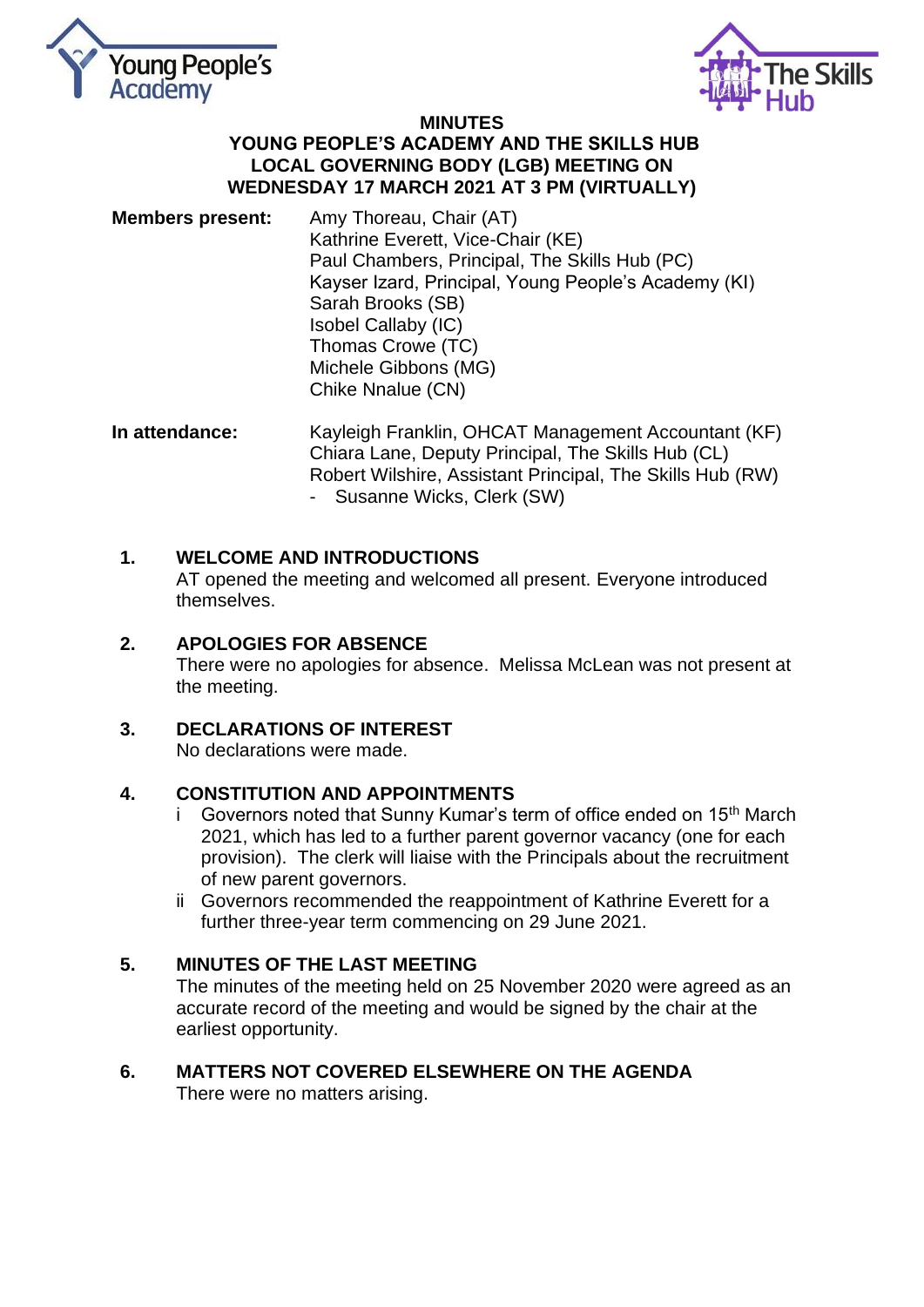### **7. FINANCE AND FUNDING**

### Young People's Academy Management Accounts

KF introduced the management accounts report. She explained that the budget was set on the basis of 58 students, with 59 on roll with effect from the end of January which impacts positively on the budget.

£23K additional income has been received from the ESFA for the Covid Catch-Up fund and for the Teachers' Pay grant. In addition, local authority funding is £137K more than budgeted, largely due to funding for 1:1 support and increased student numbers.

Staffing accounts for 70% of expenditure compared to 75% set in the budget. Staff related costs are slightly underspent but are likely to be fully spent by the end of the year. Similarly, the curriculum budget is underspent by £14K, largely due the non-delivery of enrichment activities because of the pandemic, but it is anticipated that this will be spent by the end of the year. There has been a deviation from the budgeted spend for students accessing alternative provision

KF confirmed that the overall financial health grade is Outstanding.

#### The Skills Hub Management Accounts

KF introduced the management accounts report. She was pleased to report that a £161K deficit budget was set but at Period 5 the deficit has reduced to £38K with a full year forecast of £91K which is a significant reduction on the budgeted figure. KF explained that the deficit was caused by student numbers. LB Hillingdon are funding the school for 64 students but there are currently 48 on roll (up from 44). They have honoured the funding for this term and next.

The LA funding is showing a variance of £126K due to a drop in permanent exclusions income. However, there is some additional income through the SLA and through the ESLA Covid Catch-Up grant of £16,800.

Staffing accounts for 79% of expenditure against a budgeted level of 81%. KF gave a brief summary of other budget headings noting that most underspends or overspends are due to phasing. She confirmed that the financial health grade is Good.

#### Finance Portfolio Report

CN reported that he met with KF and she had summarised the schools' financial positions.

With regard to the use of agency staff for 1:1 support at YPA, CN asked if there were plans to recruit permanent staff. KI explained that she is working with KF to develop a staffing structure of one "general" LSA and one "1:1" LSA in each classroom which KF will model into the budget to compare with current costs. KI confirmed that if a student's EHCP includes the need for 1:1 support, that will attract additional funding but not enough to cover the cost of a full-time member of staff.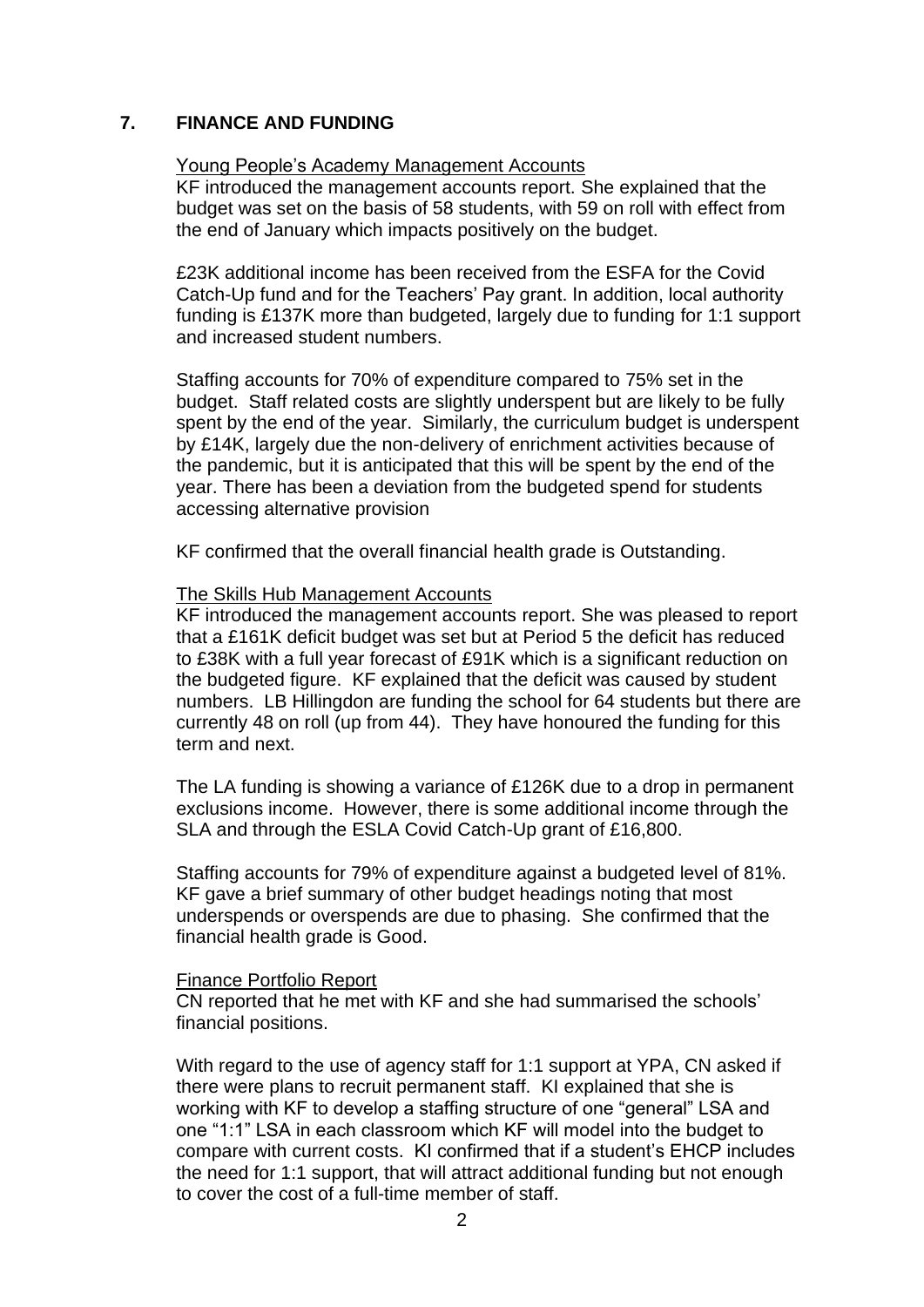The Chair thanked KF for her reports.

### **8. PRINCIPAL'S REPORTS**

#### The Skills Hub

PC gave a detailed introduction to his report, which was circulated prior to the meeting. He reported that the school remained open during the recent lockdown, even when average number in dropped to 12-14. Daily contact was maintained with those most at risk and the Safeguarding Team worked very hard to support all the students.

In January, the school set up a lateral flow testing facility, for which take up from students was low, but from staff was high. PC thanked KI for her help in setting up the testing system.

By January 2021, all teachers were qualified except one awaiting QTS. The qualified Maths teacher became a permanent member of staff in February. The overall TES grade moved to 2B in the spring term

The enrichment offer continued to be delivered during the lockdown, and students were able to access a timetable tailored to meet their needs. Academic subjects continued to be taught onsite, supplemented by sessions delivered by skills coaches to support personal and social development, including their mental health. All of the work done at home was tracked and monitored and staff used the delivery of lessons virtually to develop their knowledge and skills of using technology.

During this period, although not able to track progress in its usual format the school held Year 11 mock exams, marked returned work from students' home learning, held functional skills exams and tracked student engagement contributing to an 'attitude to learning grade' over the Spring Term. Attendance in mock exams was very good.

Behaviour on-site has been good, with contact made daily with those not on-site with a focus on engagement, so staff were aware of what the students were doing. PC particularly paid tribute to the Skills Coaches during this period and noted that this has been an opportunity to develop relationships with families. For those on-site, PC described the school as a safe place for students coming into the building and it continues to be perceived as so now, with most being very glad to be back.

PC praised his staff for their resilience during this time and described the team approach throughout the lockdown which has kept learners engaged and ensured a seamless transition out of lockdown. He acknowledged that there were some anxieties about larger numbers coming back on-site but staff have been supported appropriately to help them move forward, with a shift in focus to the future next steps and how the school will move to Outstanding.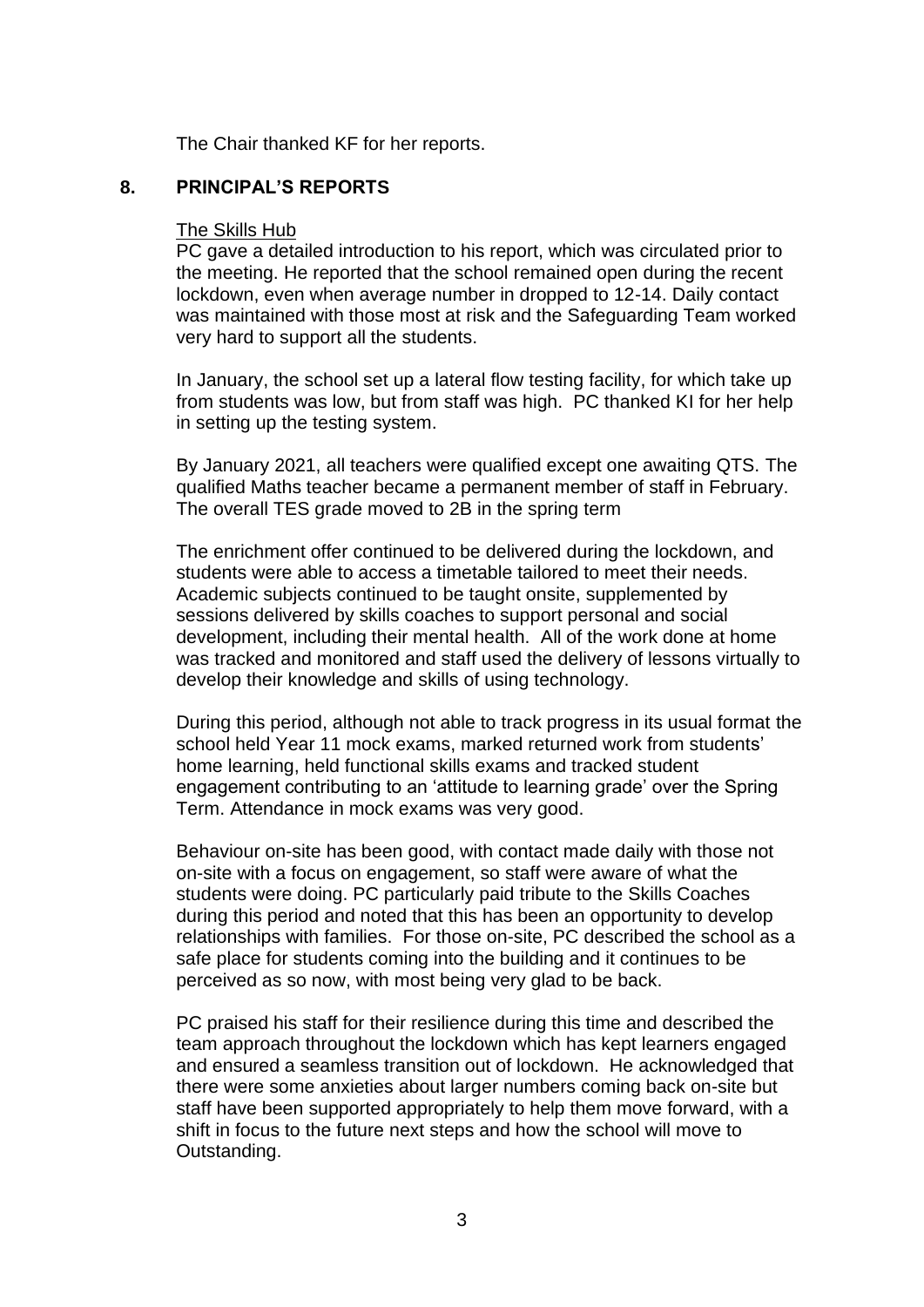PC described plans for the future of the school and was delighted to inform the LGB that CL has been appointed Deputy Principal. He was also sorry to announce that RW will leave the Skills Hub at the end of term and described his input and impact to the school. PC gave a brief outline of some changes to the staffing structure to come and undertook to share more with Governors in the future.

AT thanked PC for his report and asked him to pass on Governors' thanks to the staff team for their dedication and flexibility. Governors also wished RW well for the future and thanked him for his hard work.

KE asked about destinations for current Year 11 students and PC described the hard work of the Careers Lead to support students' college applications and to encourage them all to think about next steps for their future. He also noted that the Careers Fair will take place in the following week.

#### Young People's Academy

KI presented her reports and attachments which were all circulated prior to the meeting and welcomed comments and questions. She described the comprehensive remote learning offer for students during the recent lockdown whilst the school remained open. She highlighted the positive feedback received from families which had been circulated with the papers for this meeting.

KI explained that despite some teething problems, Covid-19 testing has gone very well, and she has been able to share her experiences to support colleagues in other schools.

Since 8<sup>th</sup> March, there have been 45 students on site. There is evidence of the trauma and bereavement some have experienced but the staff team have worked hard to focus on bringing the school community back together.

AT thanked KI for her comprehensive report.

Reports received.

#### Teaching & Learning Portfolio Reports

At the invitation of the Chair, MG introduced her reports which had been circulated prior to the meeting. She also extended thanks to RW for his hard work and wished him well for the future.

MG commended both schools, noting that visits to both was extremely positive.

MG expressed the view that, in order to encourage excellence in teaching, the system should be expanded beyond the numerical grading system awarded through the TES. IC supported this view, noting that students' unpredictability in an observed lesson could impact on a teacher's grade, perhaps unfairly.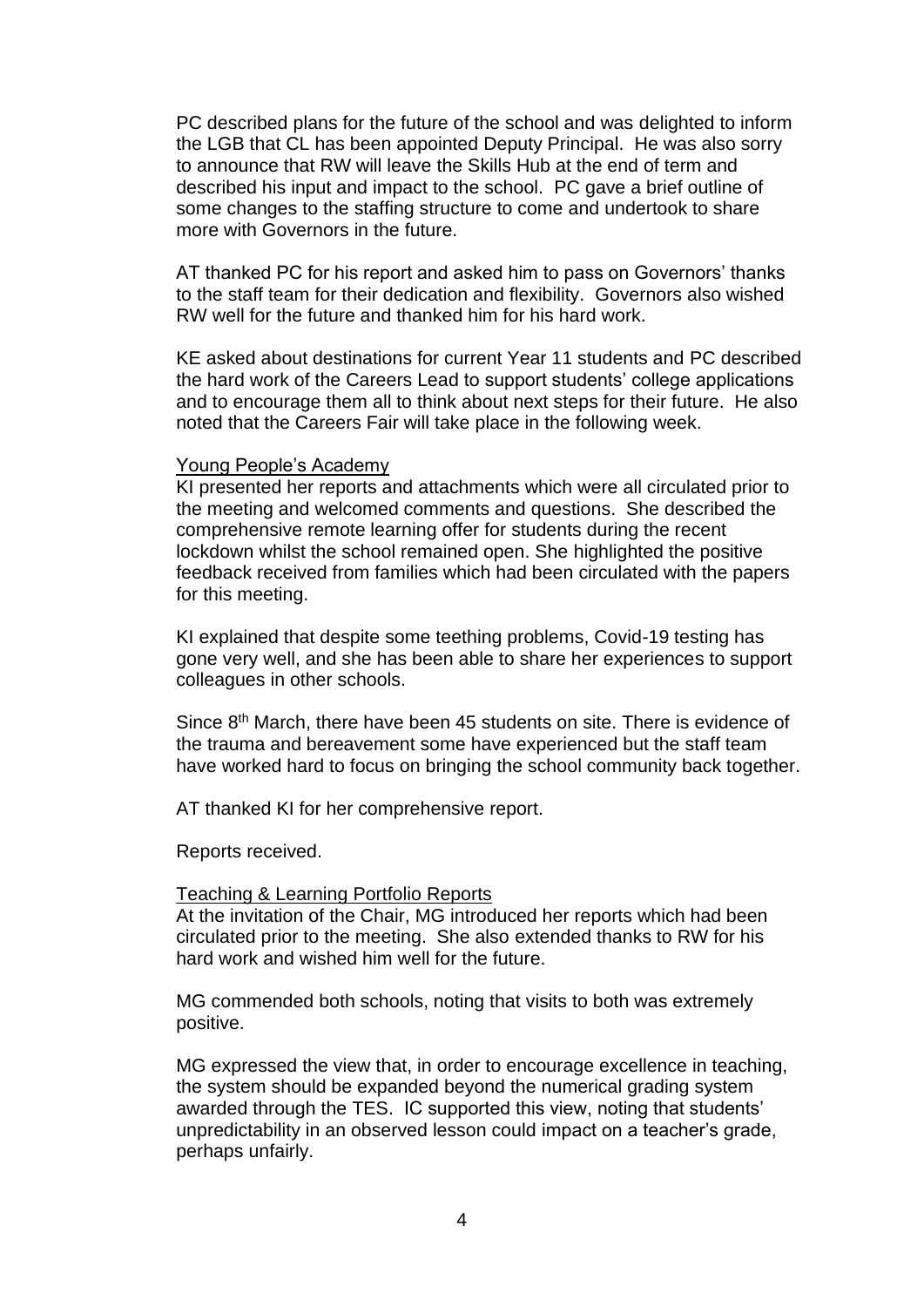In response, KI advised that the 'lesson review and reflect' model works well and encourages staff to take ownership of their own performance. She reported that next year further work will be done on identifying where support is needed. PC also agree that the award of a numerical grade can cause stress and anxiety to staff and emphasised the need to develop a more reflective approach. MG offered to discuss this further with both KI and PC outside of the meeting.

# **9. GOVERNOR VISITS, DEVELOPMENT AND TRAINING**

### i Portfolio Reports

AT welcomed reports from those areas not already covered.

# Ethos, Vision & Strategy

AT confirmed that she had been able to meet with KI at the school and undertook to send her report to the clerk to share on GovernorHub. AT reported that when she and KI met, she was pleased to receive feedback on KI's achievements so far and plans for the future. She noted how clearly KI sets out her vision for the school and was glad to hear that KI had appointed a Deputy Principal to support her and add some capacity to the structure.

AT would arrange a visit to meet PC at the Skills Hub as soon as possible

Health and Safety, Child Protection and Safeguarding IC confirmed she and SB had met and a report would be shared with Governors.

### HR and OD

KE gave a brief introduction to her report which had been shared prior to the meeting.

# ii Training and Development

AT confirmed that an induction session would be arranged at the earliest suitable date, ideally in one of the two schools

# **10. POLICES AND PROCEDURES**

Governors noted the policies and procedures approved by the OHC&AT Board on 22 January 2021, all available to view on [GovernorHub.](https://app.governorhub.com/s/orchardhillcollegeacademytrust/resources/5d9f088b0f950f83971c88c8)

# **11. OHC&AT GOVERNANCE DOCUMENTATION**

Governors noted the governance documentation approved by the OHC&AT Board and available to view on [GovernorHub.](https://app.governorhub.com/s/orchardhillcollegeacademytrust/resources/5d27498667a67c3d2d1109ed)

# **12. OHCAT STATUTORY ACCOUNTS**

Governors noted that the 2019-20 Statutory Accounts were submitted by the deadline of 31.01.21 and are available to view on the [OHCAT website.](https://www.ohcat.org/governance/ohcat-statutory-information/)

# **13. ANY OTHER BUSINESS**

No items were raised.